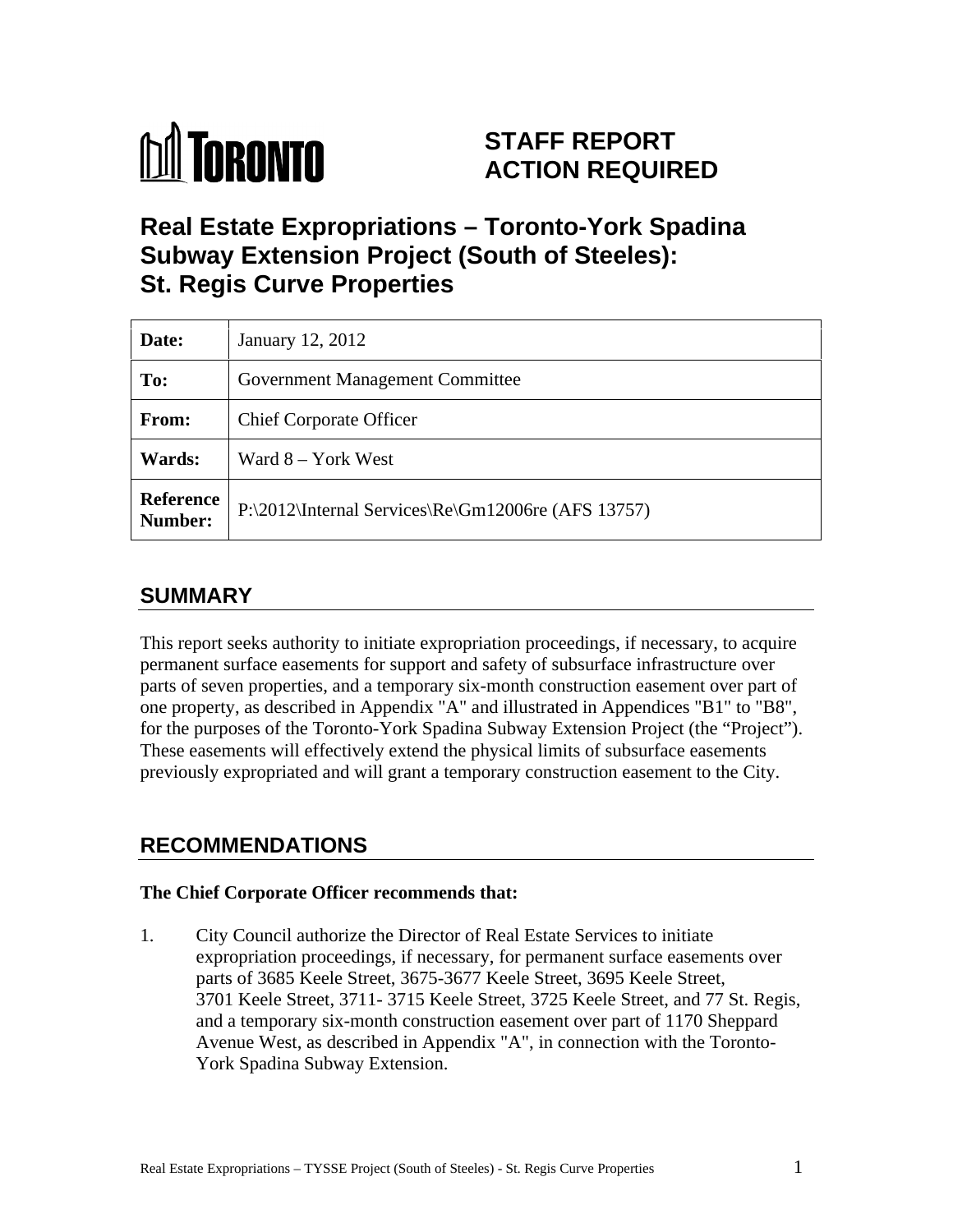2. City Council authorize the Director of Real Estate Services to serve and publish Notices of Application for Approval to Expropriate permanent surface easements over portions of 3685 Keele Street, 3675-3677 Keele Street, 3695 Keele Street, 3701 Keele Street, 3711- <sup>3715</sup> Keele Street, 3725 Keele Street, and 77 St. Regis, and a temporary six-month construction easement over part of 1170 Sheppard Avenue West, to forward any requests for hearing that are received to the Chief Inquiry Officer, to attend the hearing in order to present the City's position, and to report the Chief Inquiry Officer's recommendations back to City Council for its consideration.

#### **Financial Impact**

Total property acquisition costs for the Project were estimated preliminarily at \$125 million (in as spent dollars). Funding for property acquisition is shared by the Move Ontario Trust (includes \$870 million set aside for the purposes of Project funding), and by the City and the Regional Municipality of York. Of the municipal portion of Project funding, 59.96% is attributable to the City and the remainder to York Region.

Funding for the easements identified in Appendix "A" is available in the Council Approved 2011 Capital Budget and 2012-2020 Capital Plan within the Toronto-York Spadina Subway Extension Capital Project. The Deputy City Manager and Chief Financial Officer has reviewed this report and

agrees with the financial impact information.

#### **DECISION HISTORY**

On January 27 and 28, 2009, City Council adopted Item GM20.4, thereby authorizing the Director of Real Estate Services to negotiate to acquire and initiate expropriation proceedings, if necessary, with respect to property requirements at thirty-two properties, including subsurface portions of the six properties affected by this report, for the purpose of the subway tunnel alignment. The report can be found at: <http://www.toronto.ca/legdocs/mmis/2009/cc/decisions/2009-01-27-cc30-dd.pdf>

On August 5 and 6, 2009 , City Council adopted Item CC38.4, thereby authorizing the Director of Real Estate Services to negotiate and initiate expropriation proceedings, if necessary, to acquire revised property requirements at the eleven properties, including portions of seven properties affected by this report as a result of a design change to the curve radius of the tunnel alignment. The report can be found at: <http://www.toronto.ca/legdocs/mmis/2009/cc/bgrd/backgroundfile-22576.pdf>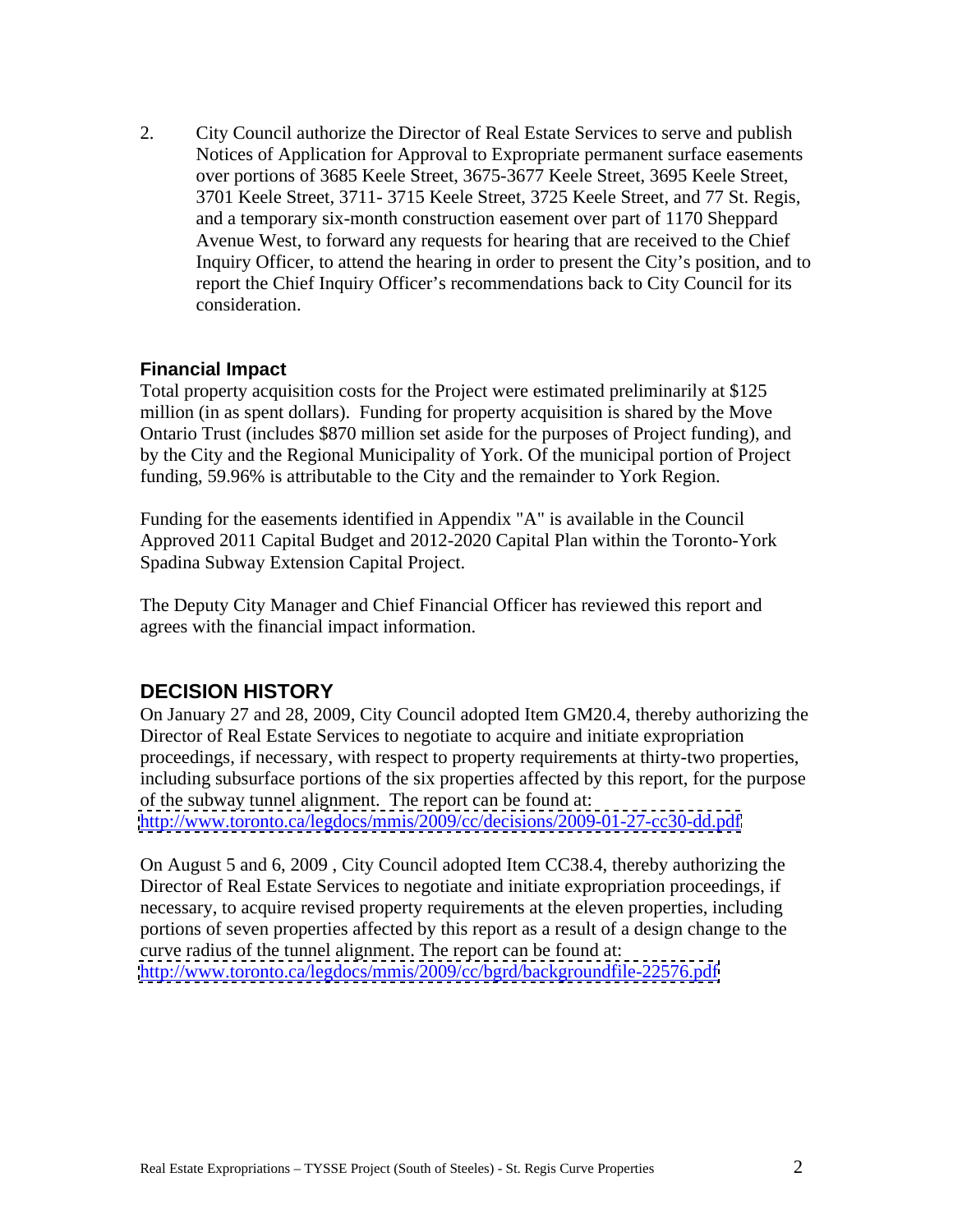On July 6, 7, and 8, 2010, City Council adopted Item GM32.11, thereby approving the expropriation of fee simple interests for the subway tunnels and permanent easements for support and safety of the subway tunnels, among other interests in ten properties, including subsurface portions of the seven properties affected by this report. The report can be found at:

<http://www.toronto.ca/legdocs/mmis/2010/cc/decisions/2010-07-06-cc51-dd.htm>

On August 25, 26, and 27, 2010, City Council adopted Item GM33.15, thereby approving the expropriation of fee simple interests for the subway tunnels, emergency exit and a stairwell and permanent easements for support and safety of the subway tunnels and the stairwell and a temporary easement for construction staging in one property affected by this report. The report can be found at:

[\(http://www.toronto.ca/legdocs/mmis/2010/gm/bgrd/backgroundfile-32795.pdf\)](http://www.toronto.ca/legdocs/mmis/2010/gm/bgrd/backgroundfile-32795.pdf)

#### **ISSUE BACKGROUND**

The \$2.6 billion Project involves an 8.6 km, 6 station extension of the TTC Spadina Subway system from the existing Downsview station to the Vaughan Corporate Centre at Highway 7 in York Region. The City of Toronto and York Region are each responsible for acquiring properties within its own geographical boundaries, and for resolving all related claims for compensation.<br>The City portion of the Project is 6.2 km in length, and includes four stations: Sheppard

West, Finch West, York University, and Steeles West (this station crosses the municipal boundary). As the design progresses, TTC identifies its property requirements and submits them to the City for acquisition by negotiation or expropriation.

#### **COMMENTS**

In the initial reports to Council seeking authority to commence expropriation proceedings, the property interest required for the subway tunnels was identified as subsurface fee simple. Subsequently, it was determined to be more appropriate to acquire a subsurface fee simple interest for the tunnels, with a permanent easement for support and safety above them to protect the structural integrity of the tunnels and other subsurface infrastructure and otherwise ensure their safe operation. In summary, this easement is intended to prevent loading on subsurface infrastructure, prevent removal of structural support from above, and restrict potentially dangerous uses and materials by requiring property owners to seek prior approval for activities directly above the tunnels that might present a risk to the tunnels or their users.

An Application for Approval to Expropriate was submitted and Notices were advertised and served on the property owners based on the subsurface requirements approved by City Council at its meeting on January 27 and 28, 2009. Although the Application and Notices reflected the stratified fee simple and permanent easement takings discussed above, the permanent easements were limited to the subsurface portions of the properties.